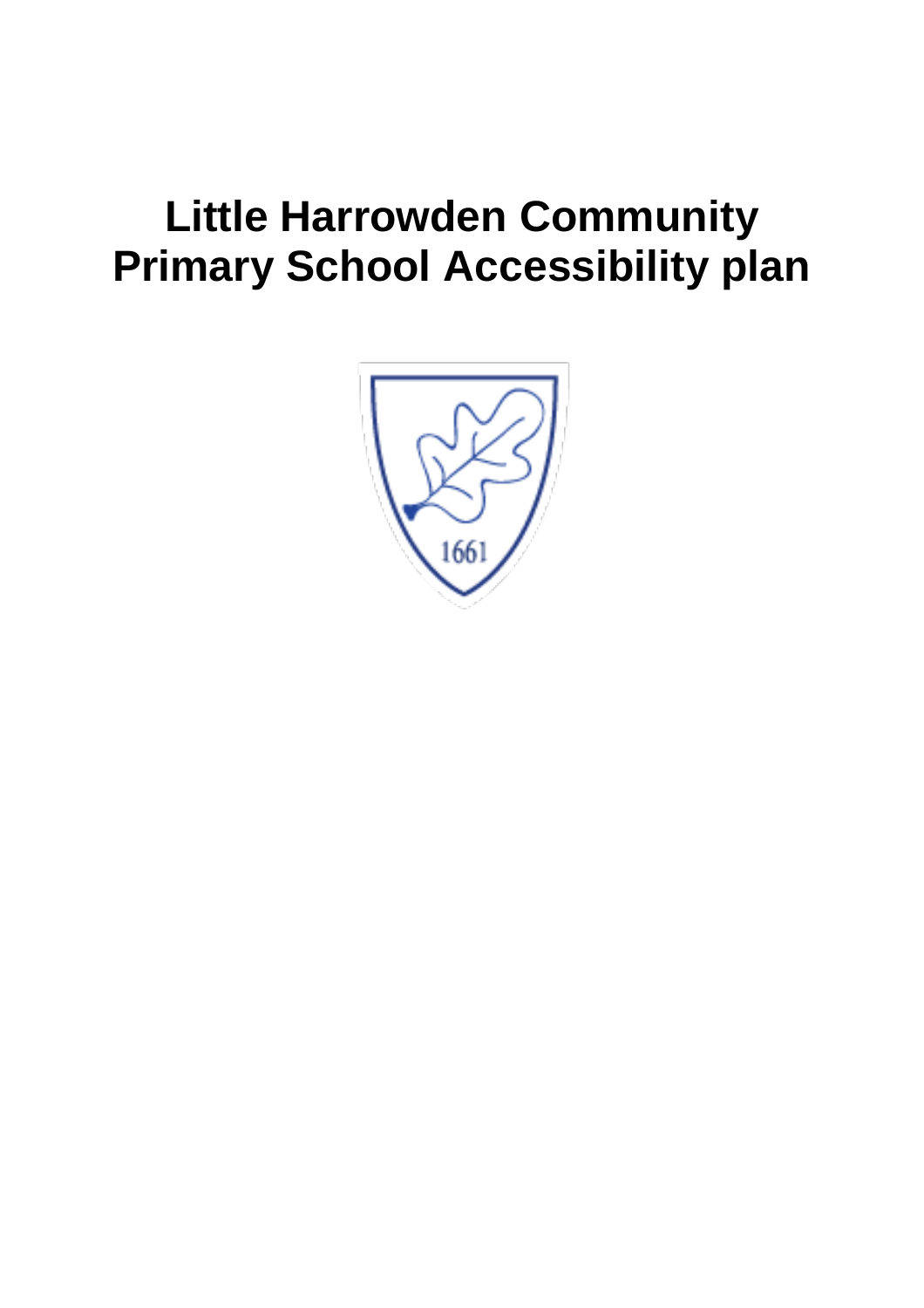## **Contents**

**…………………………………………………………………………………………………………………………….**

#### **1. Aims**

Schools are required under the Equality Act 2010 to have an accessibility plan. The purpose of the plan is to:

- Increase the extent to which disabled pupils can participate in the curriculum
- Improve the physical environment of the school to enable disabled pupils to take better advantage of education, benefits, facilities and services provided
- Improve the availability of accessible information to disabled pupils

Our school aims to treat all its pupils fairly and with respect. This involves providing access and opportunities for all pupils without discrimination of any kind.

The plan will be made available online on the school website, and paper copies are available upon request.

Our school is also committed to ensuring staff are trained in equality issues with reference to the Equality Act 2010, including understanding disability issues.

The school supports any available partnerships to develop and implement the plan, including Inspire Multi-Academy Trust, the Local Authority for Northampton and partners in Inclusion, Social Care and hospital and outreach.

Our school's complaints procedure covers the accessibility plan. If you have any concerns relating to accessibility in school, this procedure sets out the process for raising these concerns.

We have included a range of stakeholders in the development of this accessibility plan, including pupils, parents, staff and governors of the school.

## **2. Legislation and guidance**

This document meets the requirements of [schedule 10 of the Equality Act 2010](http://www.legislation.gov.uk/ukpga/2010/15/schedule/10) and the Department for Education (DfE) [guidance for schools on the Equality Act 2010.](https://www.gov.uk/government/publications/equality-act-2010-advice-for-schools)

The Equality Act 2010 defines an individual as disabled if he or she has a physical or mental impairment that has a 'substantial' and 'long-term' adverse effect on his or her ability to undertake normal day to day activities.

Under the [Special Educational Needs and Disability \(SEND\) Code of Practice,](https://www.gov.uk/government/publications/send-code-of-practice-0-to-25) 'long-term' is defined as 'a year or more' and 'substantial' is defined as 'more than minor or trivial'. The definition includes sensory impairments such as those affecting sight or hearing, and long-term health conditions such as asthma, diabetes, epilepsy and cancer.

Schools are required to make 'reasonable adjustments' for pupils with disabilities under the Equality Act 2010, to alleviate any substantial disadvantage that a disabled pupil faces in comparison with non-disabled pupils. This can include, for example, the provision of an auxiliary aid or adjustments to premises.

This policy complies with our funding agreement and articles of association.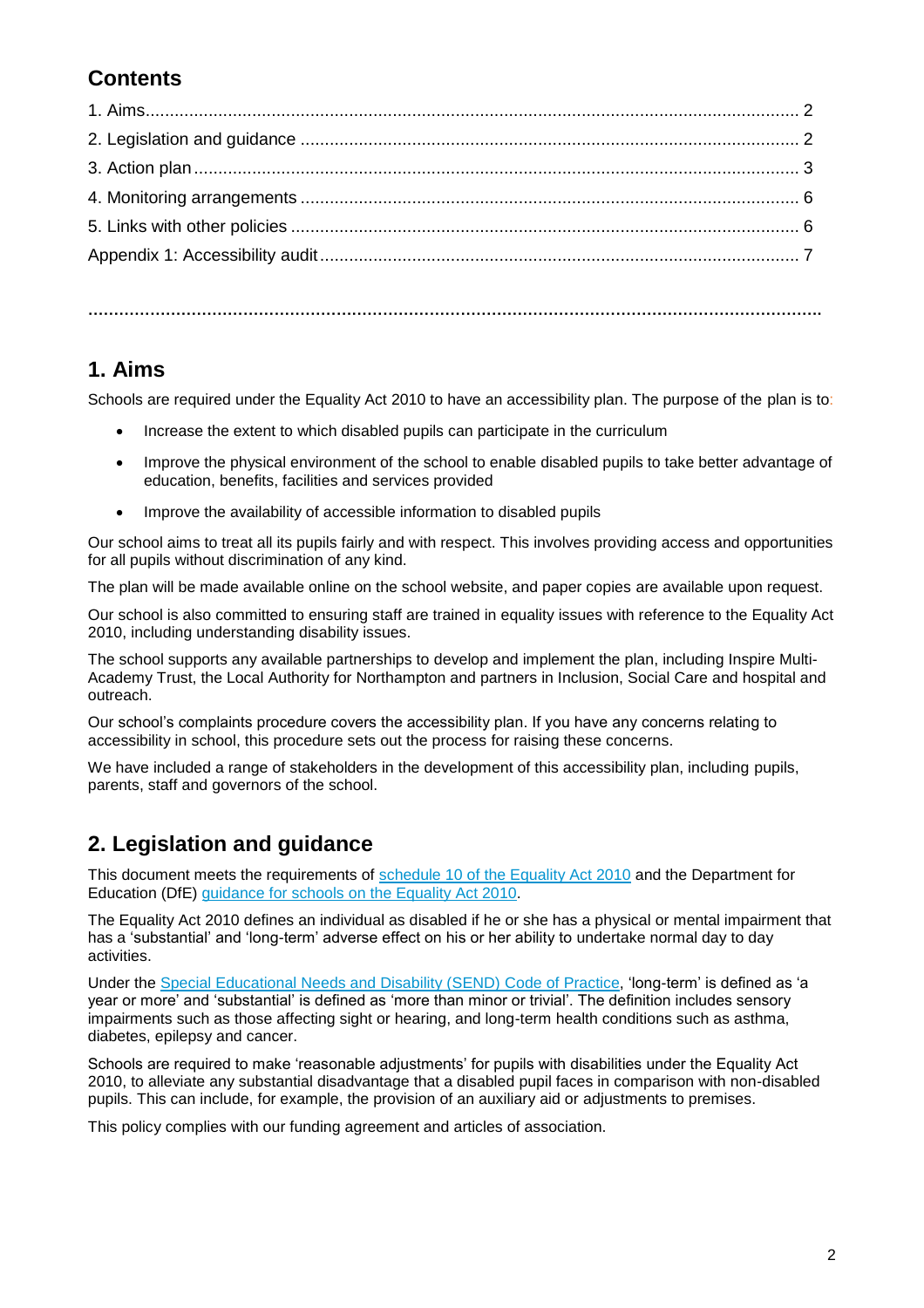## **3. Action plan**

This action plan sets out the aims of our accessibility plan in accordance with the Equality Act 2010.

| Aim                                                                     | <b>Current good practice</b><br>Include established practice and<br>practice under development                                                                                                                                                                                                                                                                                                                                                                                                                                                                                                                                                                                                                              | <b>Objectives</b><br>State short, medium and<br>long-term objectives                                                                                                                     | <b>Actions to be</b><br>taken                                                                                                 | <b>Person</b><br>responsible                                       | Date to<br>complete<br>actions<br>by | Success criteria                                                                                                                                                              |
|-------------------------------------------------------------------------|-----------------------------------------------------------------------------------------------------------------------------------------------------------------------------------------------------------------------------------------------------------------------------------------------------------------------------------------------------------------------------------------------------------------------------------------------------------------------------------------------------------------------------------------------------------------------------------------------------------------------------------------------------------------------------------------------------------------------------|------------------------------------------------------------------------------------------------------------------------------------------------------------------------------------------|-------------------------------------------------------------------------------------------------------------------------------|--------------------------------------------------------------------|--------------------------------------|-------------------------------------------------------------------------------------------------------------------------------------------------------------------------------|
| Increase access to<br>the curriculum for<br>pupils with a<br>disability | Our school offers a differentiated<br>curriculum for all pupils.<br>We use resources tailored to the<br>needs of pupils who require<br>support to access the curriculum.<br>Curriculum progress is tracked for<br>all pupils, including those with a<br>disability.<br>Targets are set effectively and are<br>appropriate for pupils with<br>additional needs.<br>The curriculum is reviewed to<br>ensure it meets the needs of all<br>pupils.<br>Transition is effectively managed<br>prior to pupils starting so that<br>additional needs can be met.<br>We gather information regarding<br>health conditions and disabilities<br>from parents in early<br>communications. We encourage<br>parents to keep us informed of | Medium Term:<br>Identify positive disabled<br>role models to challenge<br>stereotypes<br>Long term:<br>Enable links with<br>services to support<br>children to understand<br>disability. | Ensure that the<br>curriculum includes<br>examples of people with<br>disabilities.<br>Identify a network of<br>organisations. | Curriculum<br>leads of all<br>subjects<br>Parent support<br>worker | <b>July 2020</b><br><b>July 2021</b> | Children will accept<br>and understand<br>disability<br>Staff an pupils will<br>have a good<br>understanding of<br>different types of<br>physical and mental<br>disabilities. |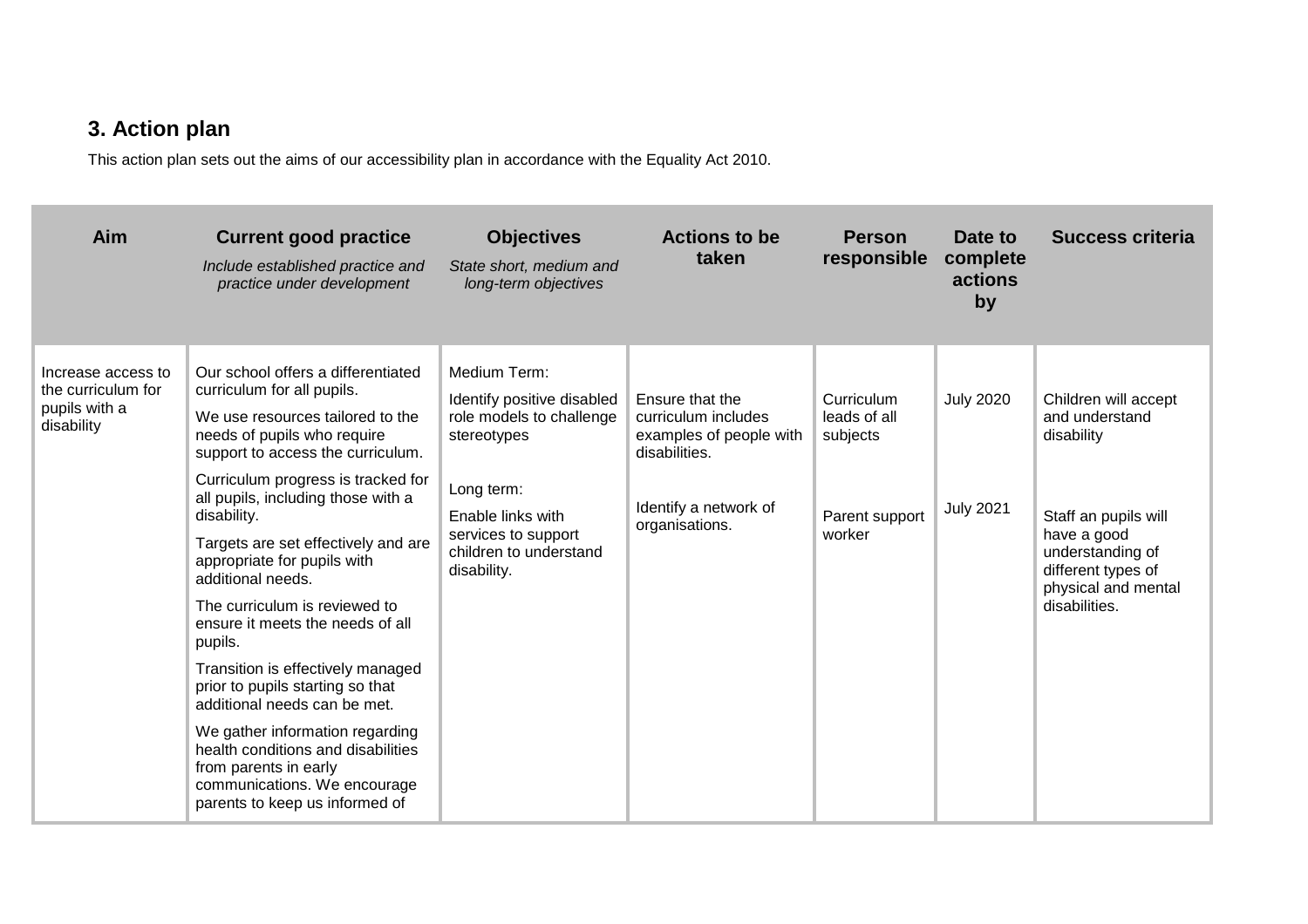|                                                                  | changes in need.<br>We work with families to ensure<br>that all children can attend trips<br>and residential trips.<br>Children with additional needs are<br>able to access clubs.                                                                                                                                                                                                                                                                                                                                                                              |                                                                                                                                                                                                      |                                                                                                                         |                                             |                                       |                                                                                                                                |
|------------------------------------------------------------------|-----------------------------------------------------------------------------------------------------------------------------------------------------------------------------------------------------------------------------------------------------------------------------------------------------------------------------------------------------------------------------------------------------------------------------------------------------------------------------------------------------------------------------------------------------------------|------------------------------------------------------------------------------------------------------------------------------------------------------------------------------------------------------|-------------------------------------------------------------------------------------------------------------------------|---------------------------------------------|---------------------------------------|--------------------------------------------------------------------------------------------------------------------------------|
| Improve and<br>maintain access to<br>the physical<br>environment | The environment is adapted to the<br>needs of pupils as required.<br>This includes:<br>Ramps<br>$\bullet$<br>Corridor width<br>$\bullet$<br><b>Disabled toilets</b><br>٠<br>Library shelves at<br>$\bullet$<br>wheelchair-accessible<br>height<br>Entrances at ground<br>$\bullet$<br>height.<br>Open reception area with<br>$\bullet$<br>ramp.<br>Playground a single level<br>$\bullet$<br>and a mixture of playing<br>field and hard-standing.<br>A family room has been<br>$\bullet$<br>designed to support<br>children with social and<br>emotional needs. | Short term:<br>Ensure school is<br>accessible for members<br>of the community with<br>limited mobility.<br>Medium term:<br>Review the disabled<br>toilet facility and create<br>a changing facility. | Identify disabled parking<br>space if required.<br>Improve the toilet facility<br>so as to have a<br>changing facility. | Site supervisor<br>Parent support<br>worker | December<br>2019<br>September<br>2020 | A plan will be in place<br>to ensure that a space<br>is available if needed.<br>Facilities available for<br>changing children. |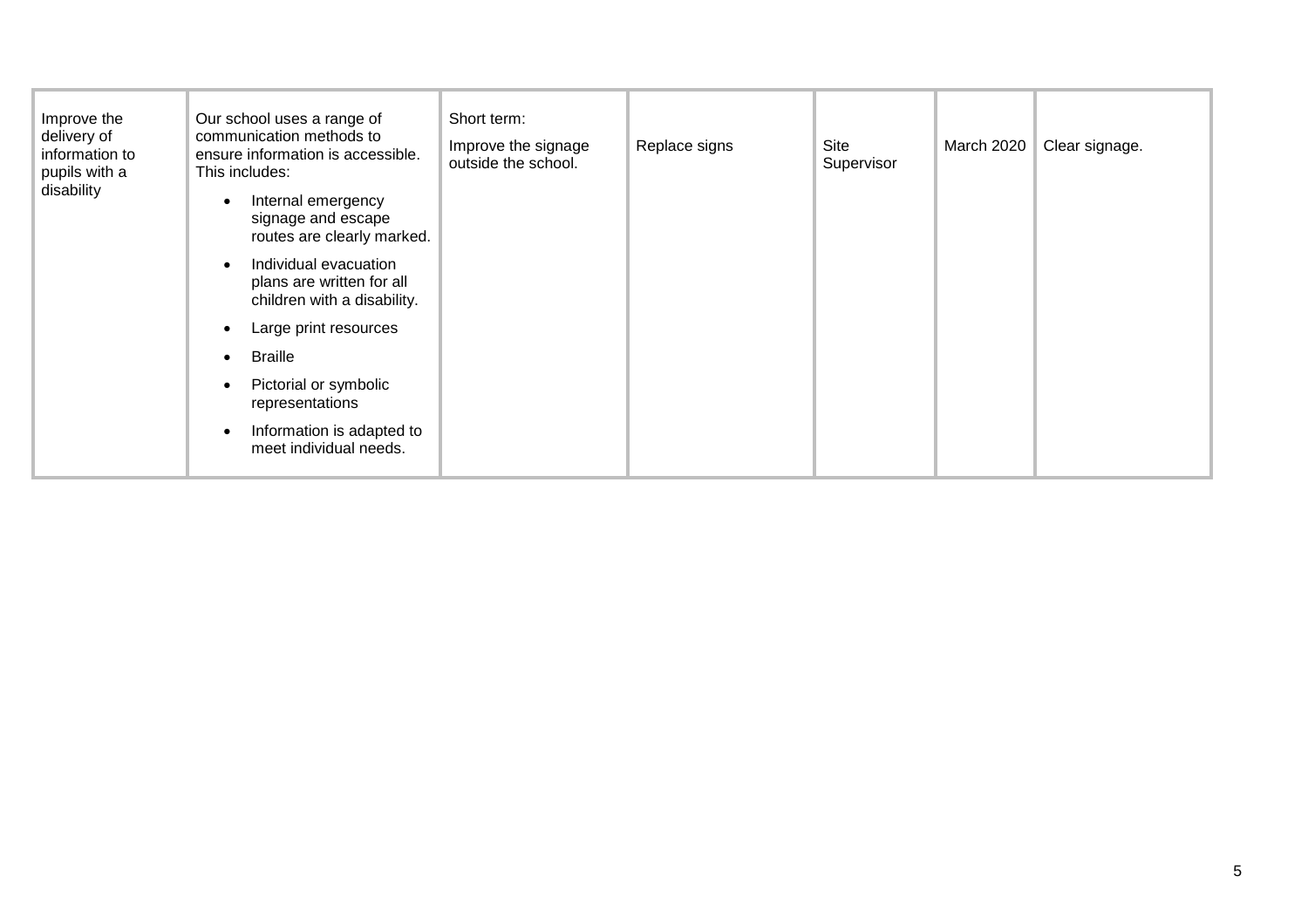### **4. Monitoring arrangements**

This document will be reviewed every **3** years, but may be reviewed and updated more frequently if necessary.

It will be approved by the governing board

Date for review: September 2023

#### **5. Links with other policies**

This accessibility plan is linked to the following policies and documents:

- Risk assessment policy
- Health and safety policy
- Equality information and objectives (public sector equality duty) statement for publication
- Special educational needs (SEN) information report
- Supporting pupils with medical conditions policy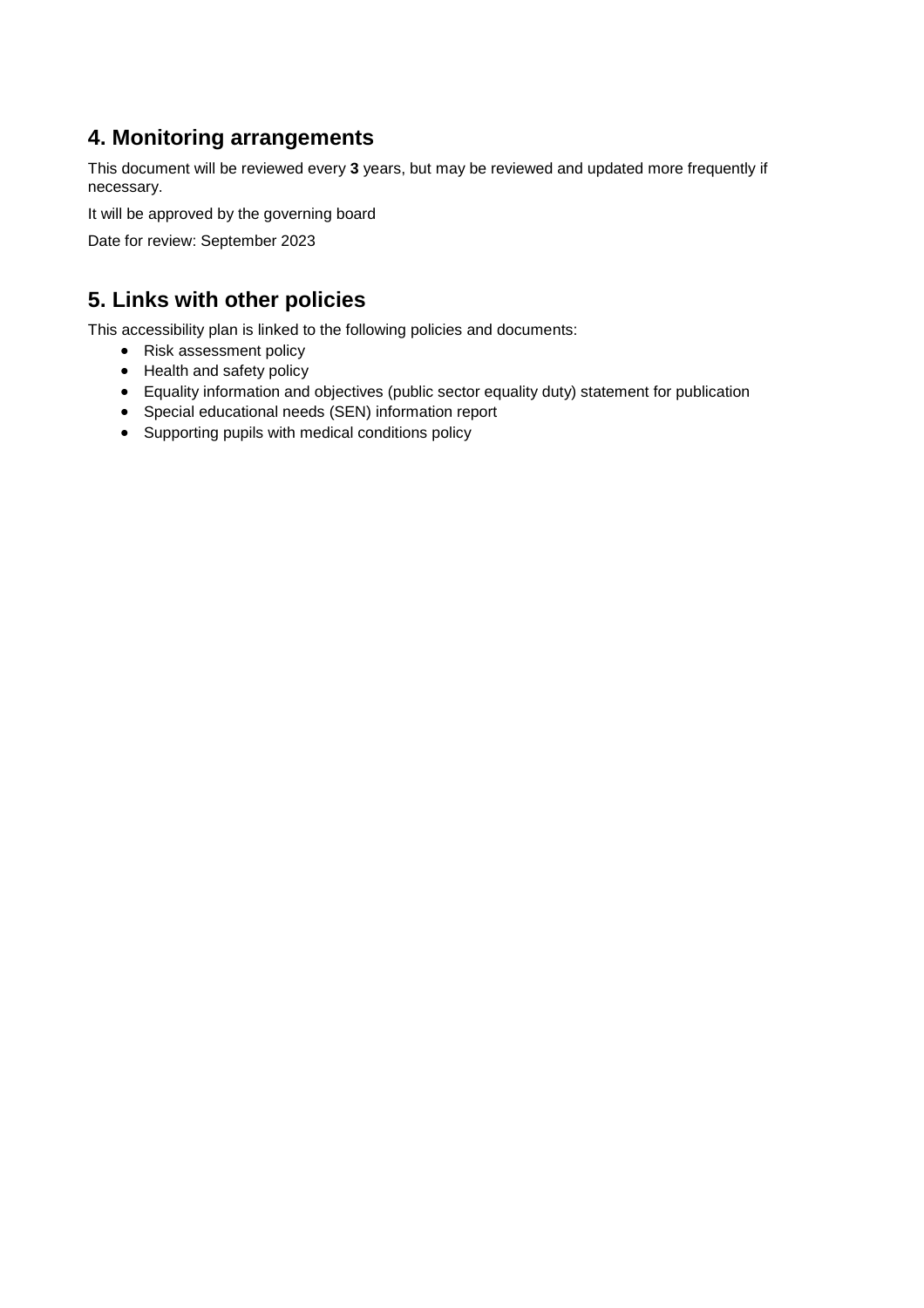## **Appendix 1: Accessibility audit**

| <b>Feature</b>    | <b>Description</b>                                                                                                                                                | <b>Actions to be taken</b>                                                                                                                    | <b>Person</b><br>responsible | Date to<br>complete<br>actions by |
|-------------------|-------------------------------------------------------------------------------------------------------------------------------------------------------------------|-----------------------------------------------------------------------------------------------------------------------------------------------|------------------------------|-----------------------------------|
| Number of storeys | One                                                                                                                                                               |                                                                                                                                               |                              |                                   |
| Corridor access   | All corridors are accessed at the<br>same level, wide and without<br>restriction.                                                                                 |                                                                                                                                               |                              |                                   |
| Lifts             | N/A                                                                                                                                                               |                                                                                                                                               |                              |                                   |
| Parking bays      | The school as a small number of<br>parking spaces close to the<br>school.<br>Visitors generally park on the<br>road.                                              | Identify disabled parking should it be necessary. Have a<br>procedure in place to ensure a person with limited mobility<br>can access school. | Site supervisor              | December 2019                     |
| Entrances         | All main entrances are flat or<br>served by a ramp. There are very<br>few places in school that a<br>person with limited mobility would<br>not be able to access. |                                                                                                                                               |                              |                                   |
| Ramps             | There are ramps to our wrap<br>around care provision and to the                                                                                                   |                                                                                                                                               |                              |                                   |